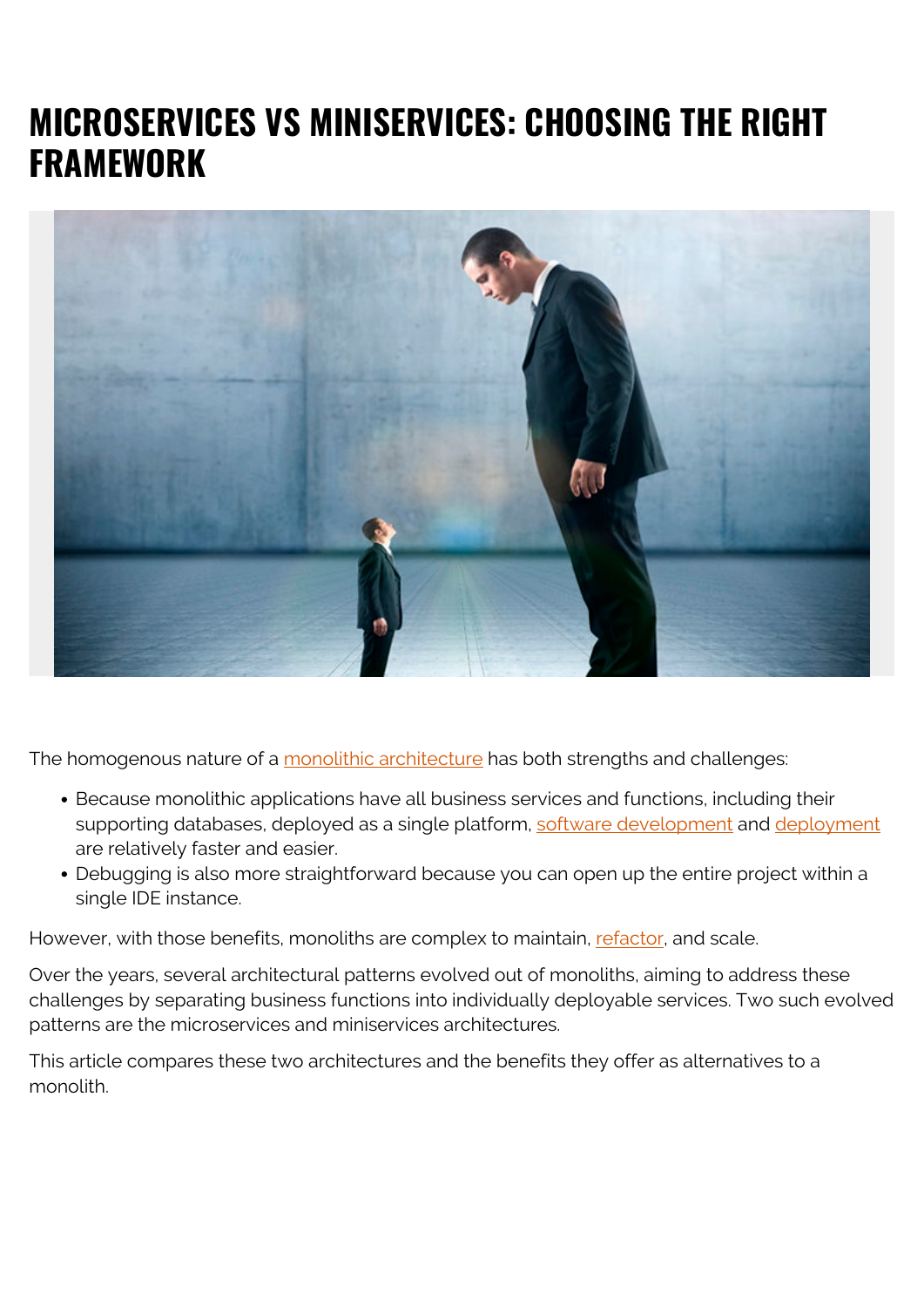# bmc



## **Microservices architecture**

A microservices architecture follows a development approach that designs software applications as a set of loosely coupled, independently deployable services with distinct interfaces. These individual functional modules perform specifically defined, separate tasks autonomously.

## **Characteristics of a microservice architecture**

A microservice-based framework is a collection of autonomous microservices designed around specific business capabilities. Essentially these services are miniature applications that function collectively to support the main application.

Essential attributes of a microservices design requires:

- **Each microservice contains one, and only one, responsibility**, which is built around a particular business function such as sending emails, raising alerts, assigning tickets, etc.
- **Every microservice has its own database** that does not share [data storage](https://blogs.bmc.com/blogs/data-lake-vs-data-warehouse-vs-database-whats-the-difference/) with other services.
- **All services are developed, deployed, maintained, and run independently of other microservices.** Thus, each microservice has its own codebase and deployment environments.
- **Microservices are loosely coupled**, i.e., you can change one microservice without updating/impacting others.
- **All microservices communicate with each other via an event-driven communication** that runs a Publisher-Subscriber pattern.

*(Explore [15 best practices for microservices](https://blogs.bmc.com/blogs/microservices-best-practices/).)*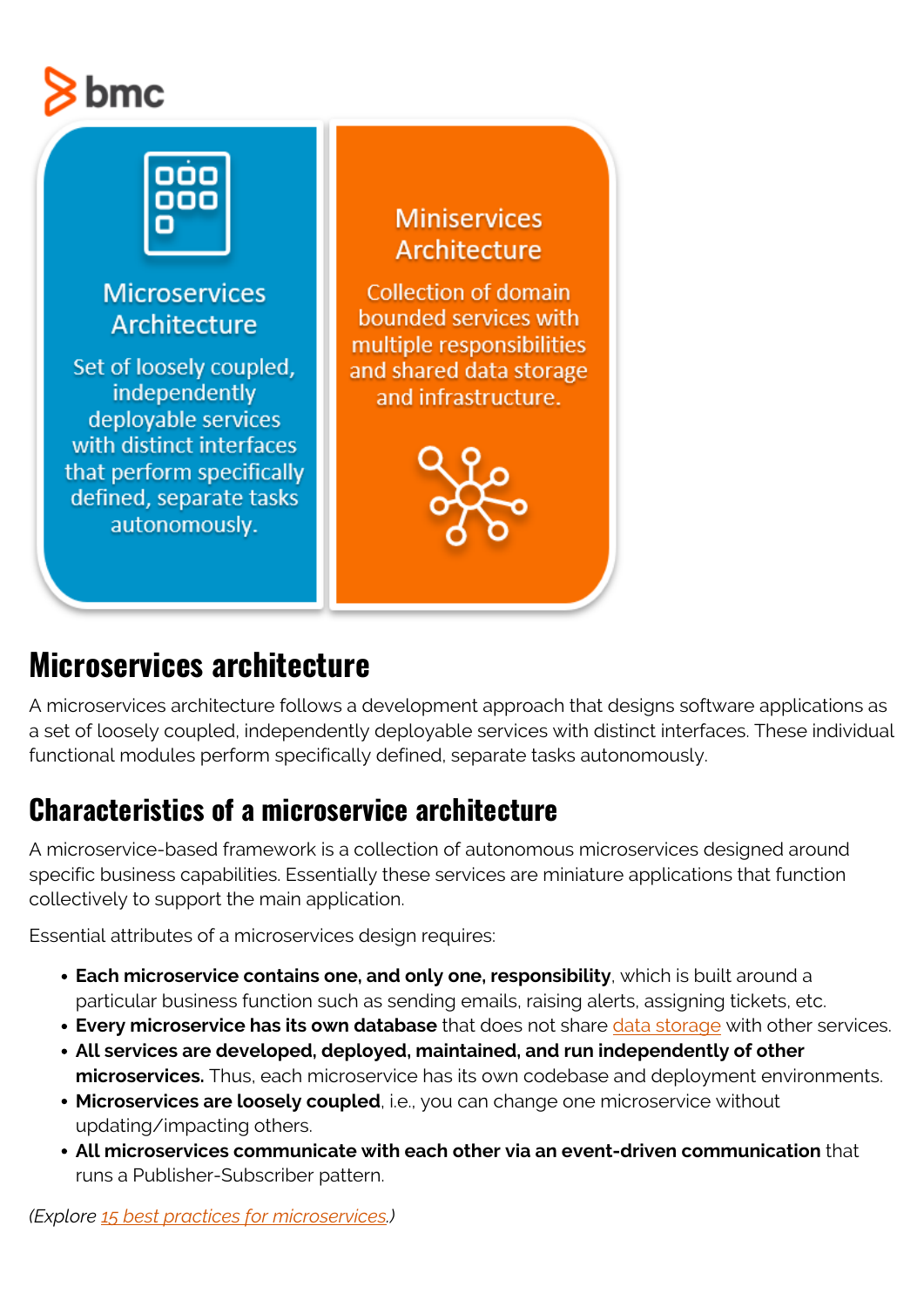## **Benefits of using microservices**

Adopting a microservice architecture brings a range of added benefits that aid efficiency to the software development lifecycle (SDLC). These benefits include:

- **Improved scalability.** Each microservice can be scaled independently of others, instead of scaling up the entire application framework. For instance, a specific service can be allocated additional resources to scale its efficiency. Such an ability to scale resources for specific services makes microservices more operationally efficient than monoliths.
- **Improved system resiliency.** An application consists of multiple, independent services. By design, when one service fails, the entire system remains fairly unimpacted. This allows the application to remain functional, while the right team works on the affected service.
- **Better fault isolation.** The loosely coupled nature of microservices makes it easier to find and isolate faults of a particular service and fix them, [reducing resolution times](https://blogs.bmc.com/blogs/mtbf-vs-mtff-vs-mttr-whats-difference/)
- **Enhanced maintainability.** It is easier to maintain a microservices-based application because each service can be maintained, optimized, or enhanced for better performance without impacting other services.
- **Bit-sized quicker deployments.** Each service has its own codebase running in individual containers. This enables quick development and deployment cycles that follow an efficient DevOps model.
- **Flexibility in choosing a technology stack.** Developers are not boxed in by particular programming languages or libraries. This means teams have the freedom of choosing whatever language and libraries that are most appropriate for implementing a service. More so, every service is designed to run its own technologies that may be different than technologies used by other services.

### **Limitations of microservices**

Although a microservice architecture is gaining popularity due to its benefits of enhanced efficiency and improved resiliency, it also comes with its limitations and challenges.

- **Increased complexity.** Having a collection of polyglot services introduces a [higher level of](https://blogs.bmc.com/blogs/how-complex-systems-fail/) [complexity](https://blogs.bmc.com/blogs/how-complex-systems-fail/) into the development process. There are more components to manage, and these components have different deployment processes. The introduction of event-driven communication is another challenge: such design is comparatively complex and requires new skills to manage.
- **Complex testing.** It is challenging to test microservice-based applications because of the various testing dependencies required for each microservice. It is even more tasking to implement [automated testing](https://blogs.bmc.com/blogs/testing-automation/) in a microservice architecture because the services are running in different runtime environments. Besides, the need to test each microservice before running a global test adds more complexity to maintain the framework.
- **Higher maintenance overhead.** With more services to handle, you have additional resources to manage, monitor, and maintain. There is also the need for full-time security support: due to their distributed nature, microservices are more vulnerable to attack vectors.

*(See when [microservices might not be the best fit](https://blogs.bmc.com/blogs/microservices-challenges-when-to-avoid/) for your software.)*

Now we'll turn to miniservices.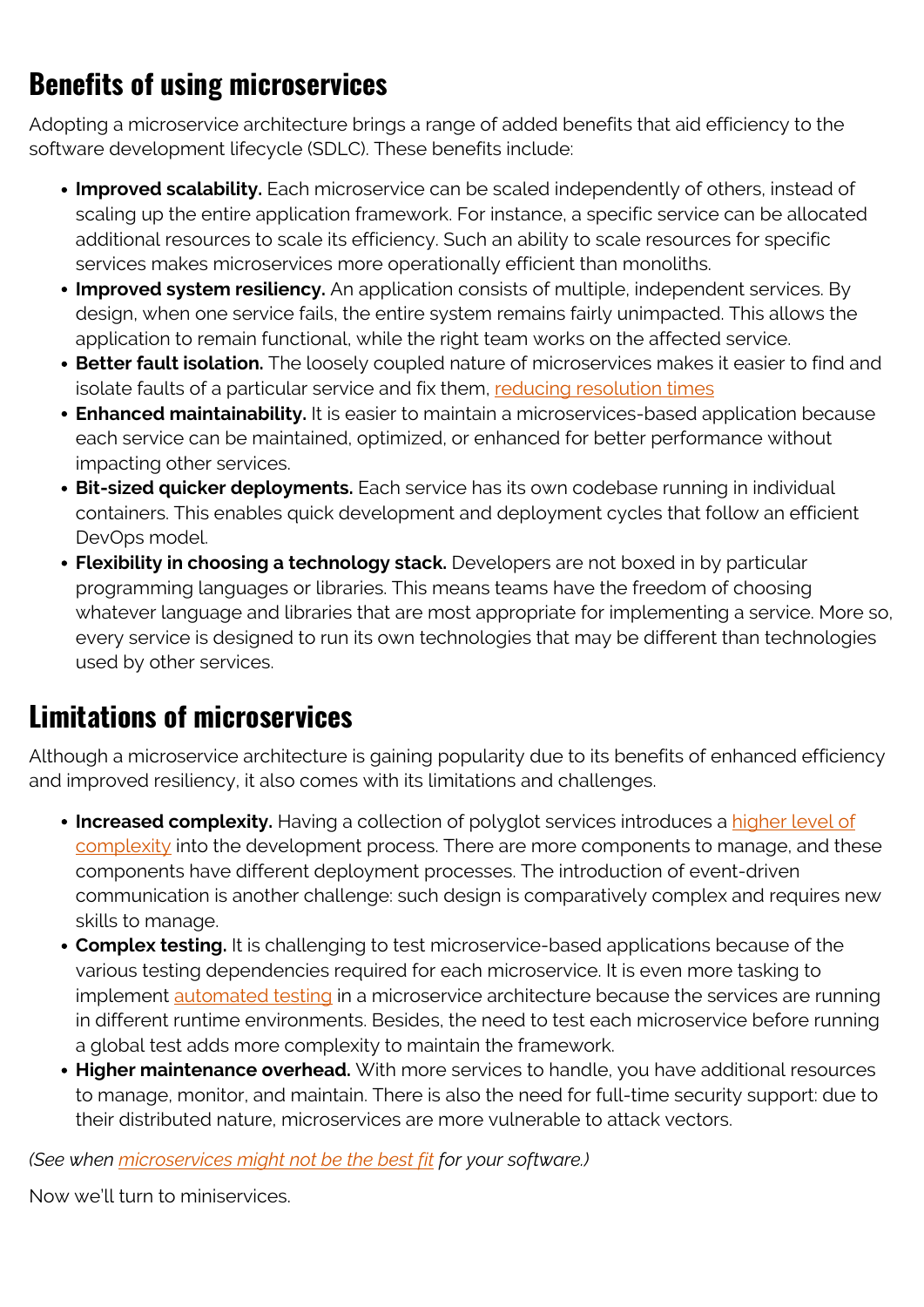# **Miniservices architecture**

As monoliths are challenging to scale because of size, and microservices are a lot more complex to orchestrate and maintain, there was a need for a framework that addressed these challenges.

To solve this, a miniservices architecture fits the middle ground between monolith and microservices architectures, a design that assumes a more realistic approach to implementing the microservices concept.

The miniservices architecture is an architectural framework that has a collection of domain bounded services with multiple responsibilities and shared data stores. Unlike microservices with a complete de-coupling of services and their implementation details, miniservices can share libraries and databases.

#### **Characteristics of a miniservice architecture**

- **Related services can share the same database.** This allows modules that are related to each other in the functions they perform to share a database. For instance, a miniservice may perform multiple functions including image processing, rendering of images, or any other related functions for an application.
- **Communication between services is through [REST APIs.](https://blogs.bmc.com/blogs/rest-vs-crud-whats-the-difference/)**
- **Related services can share codebase and infrastructure** used for deployment.

### **Benefits of using miniservices**

Due to its derived design, miniservices inherit all benefits of a microservice architecture including scalability, fault tolerance, and robustness.

Additionally, other benefits of adopting miniservices include:

- **Improved performance.** By reducing the number of services, interconnections, and network traffic between domains, miniservices enhance [application performance](https://blogs.bmc.com/blogs/application-performance-management-in-devops/)
- **Shared maintenance overhead.** With services handling various related functions, the maintenance overhead associated with microservices is reduced.
- **Developer friendly.** Miniservices are often more suitable for companies that cannot afford to create smaller development teams dedicated to working on each individual service.

#### **Limitations of miniservices**

End-to-end testing can be a challenge with a miniservice framework due to the number of dependencies associated with a single service. This also raises complexities with respect to [efficient error handling](https://blogs.bmc.com/blogs/error-budgets/) and [bug discovery.](https://blogs.bmc.com/blogs/patch-hotfix-coldfix-bugfix/)

## **Microservices vs miniservices**

Fine-grained alternatives to a monolithic framework, both microservice and miniservice architectures divide applications into smaller pieces within specific bounded contexts.

At its elemental level, miniservices differ from microservices by allowing shared data storage and infrastructure. Miniservices are steadily gaining momentum as a more pragmatic approach over